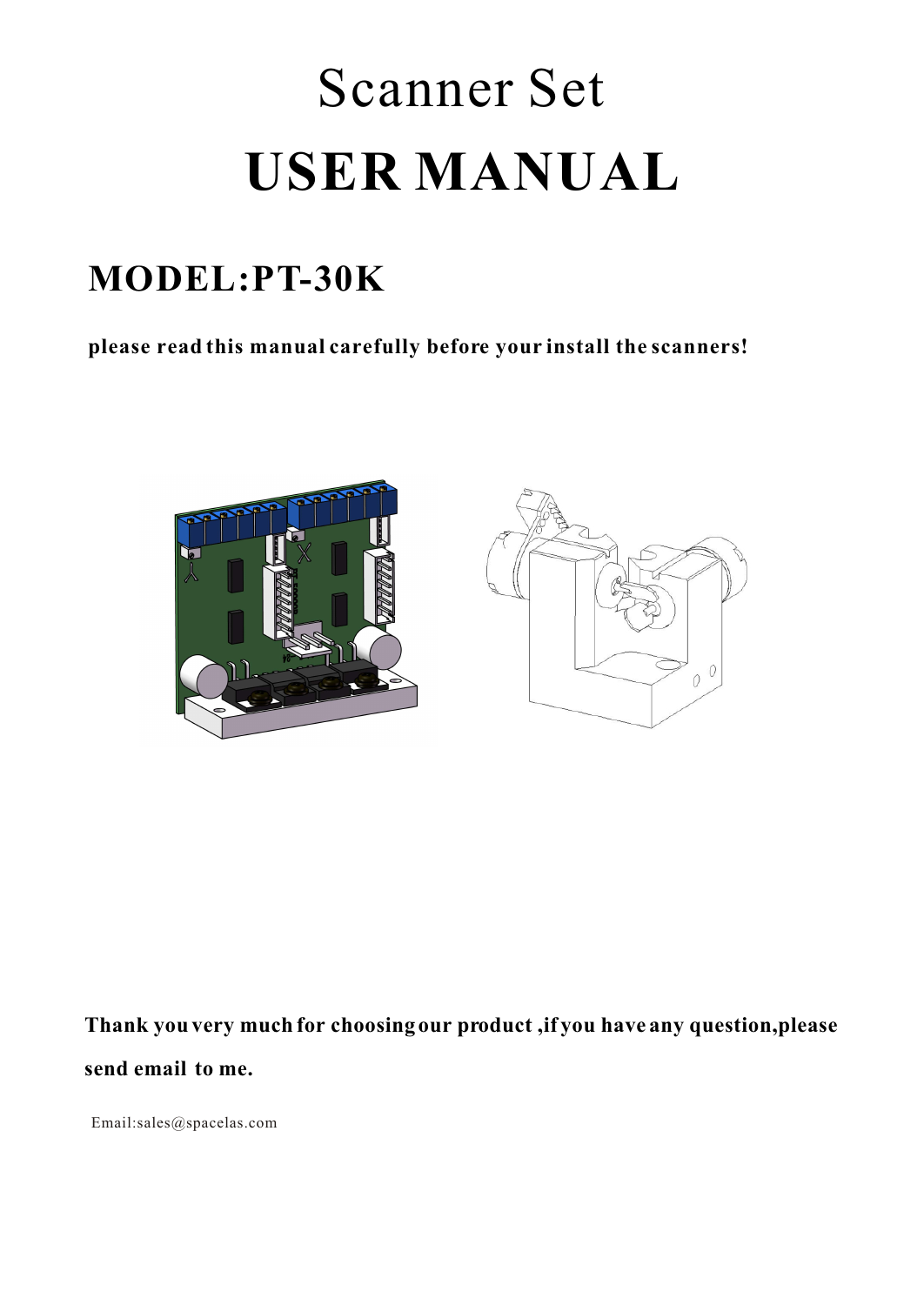#### **Checking Parts**

Please make sure the following parts are included:

 $2 \times$ Scanners  $1 \times$ Driver board  $1 \times$ Scanne mount  $1 \times$  power supply(PUS)  $2 \times$ Cables driver to scanner  $2 \times$ Cables driver to PUS  $1 \times$ User manual

#### **Introduction**

 The standard delivery package contains driver , power supply and input cable .The driver is presetted to the included galvos, but has to be retuned slightly before first use. This can be done by using the three adjustment trimmers on the driecard. Please note, that the galvos are not set for maximum speed atsmall scan angle, but set to a usable **full angle** of 45° at 30Kpps**.( 30K ILDA Standard Test Pattern)**

#### **The cable**

High speed galvanometers demand for special cables, which are shielded an separated between motor and position detector. Cable lengths up to 100cm are allowed. We recommend a cable length of maximum 50cm.

#### **Power source**

Power source is not very critical and has minor influence on speed and quality of the complete scanner system .Even if a standard transformer with a bridge and caps will do, We recommends a stabilized or switched power supply. The driver board is able to run between +/- 24VDC to +/-28VDC, at 1A each. Recommended power supply is the PSU with 2x24VDC.

 If you use transformer and bridge, then make sure to have minimum 10,000 uF caps per voltage, better 40,000 uF, parallel with a 100uF for fast peaks. Do not use extra capacitors at switching power supplies.

#### *Polaritiy of connecting power to the driver is important. No warranty if connected incorrect.*

#### **The measuring procedure**

The  $30K$  was measured with Pangolin FB4 show box, running at the desired output speed, using the standard ILDA test pattern. Laboratory power supply at +/-24VDC, room temperature. Windows PC with Pangolin FB4 12/30k ILDA testframe. It was also tested afterwards with pangolinLD2000, running the same test pattern. 6x10x0.8mm mirror was used during measuring period. Tests showed a slight decrease of performance at about 5% by using a larger 7x11x0.8mm mirror. The galvos where fixed in the standard mounts on an aluminum baseplate, no forced cooling.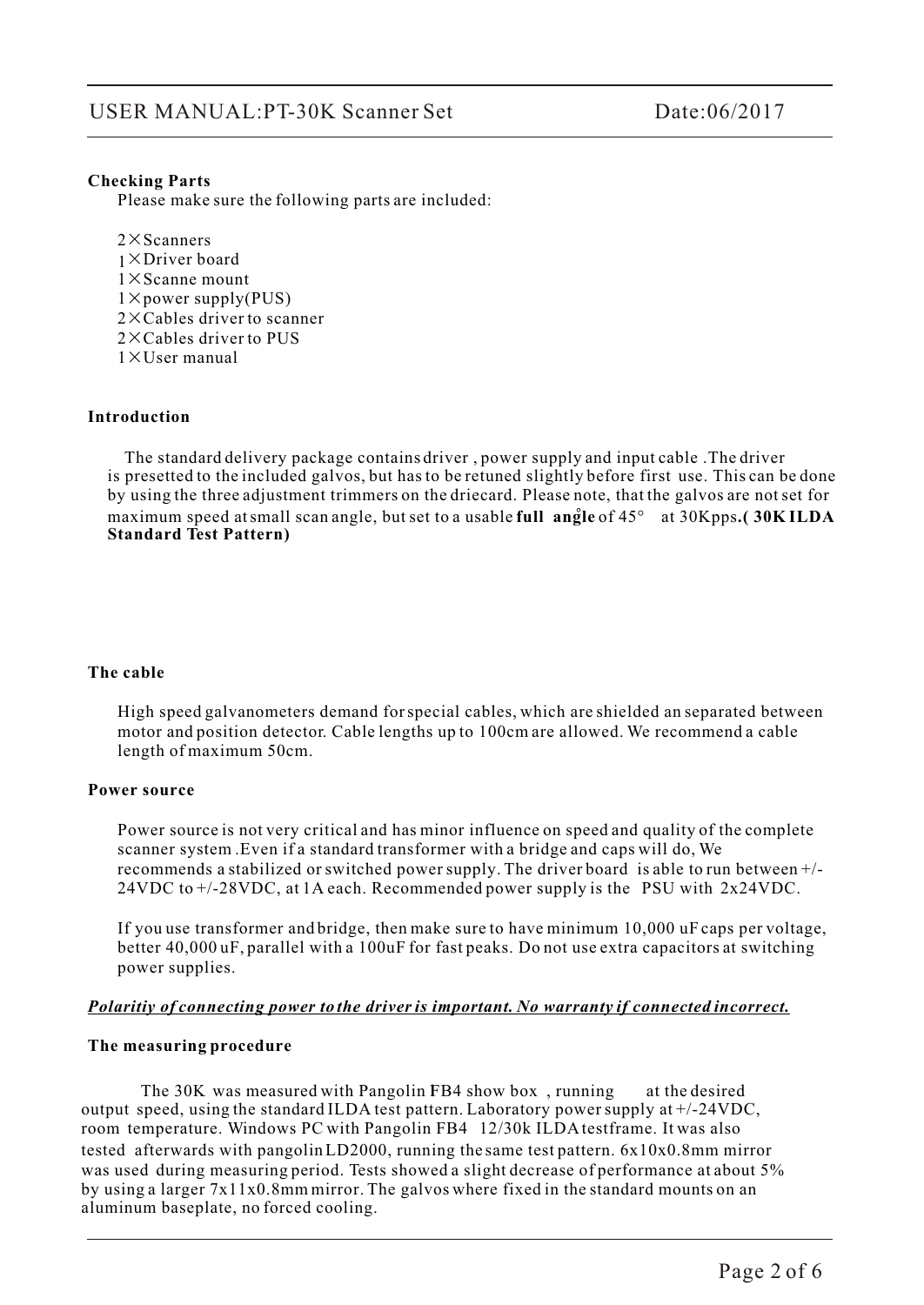#### **The ILDA standard**



Driver is set too fast or output speed of computer is too slow . The inner circle is larger than the green square .



Driver and output speed matches together .



Driver is too slow or output speed of computer is too high . Readjust driver or slow down computer .

#### **12K ILDA Standard Test Pattern**

| Deflection angle   | <b>Operating voltage</b> | <b>Speed</b>  |
|--------------------|--------------------------|---------------|
| optical deflection | $+/-24V$                 | $>30.000$ pps |
| optical deflection | $+/-24V$                 | $>35.000$ pps |

#### **Adjustments**

 Standard configuration shows 7 adjustment pots , 4 of them are necessary for the user . 3 of them should not be changed in setting . These are necessary for linearity and other galvo specific settings .

#### **Basic adjustments**

The driver board comes already pre adjusted for  $30^{\circ}$  projection angle and needs to be set up for the galvo only in small areas. Every galvo is different, so 3 of them adjustments are needed. For this, the ILDA test pattern is used ,also a setup of the galvos in XY with a laser . If you need to ture the driver faster to smaller angles, follow the procedure below . Also if the driver is totally deadjusted , this will be the procedure to retune it :

- Size, Servo-Gain, Damping und HF-Damping are adjusted counter clockwise to their left zero position. Now turnLFD 5 full rounds clockwise to right.
- Connect computer with ILDA test pattern, run it at approx. 30kpps.
- Power on the amplifiers.
- Slowly open the servo gain (clockwise). The mirror of the galvo should move now to its middle position. If yes, turn two rounds clockwise.
- Slowly open the size until you see the galvo moving.
- Increase servo gain until you see overshoots. Correct it with LFD.
- Decrease undershoots by opening the HFD pot slightliy clockwise. Remove gain/LFD

 procedure and correct with HFD, until you the picture looks satisfying. Carefully fine tune the driver. The better your fine tuning is, the faster is the scanspeed.

Increase speed of test patterns and readjust for optimized picture.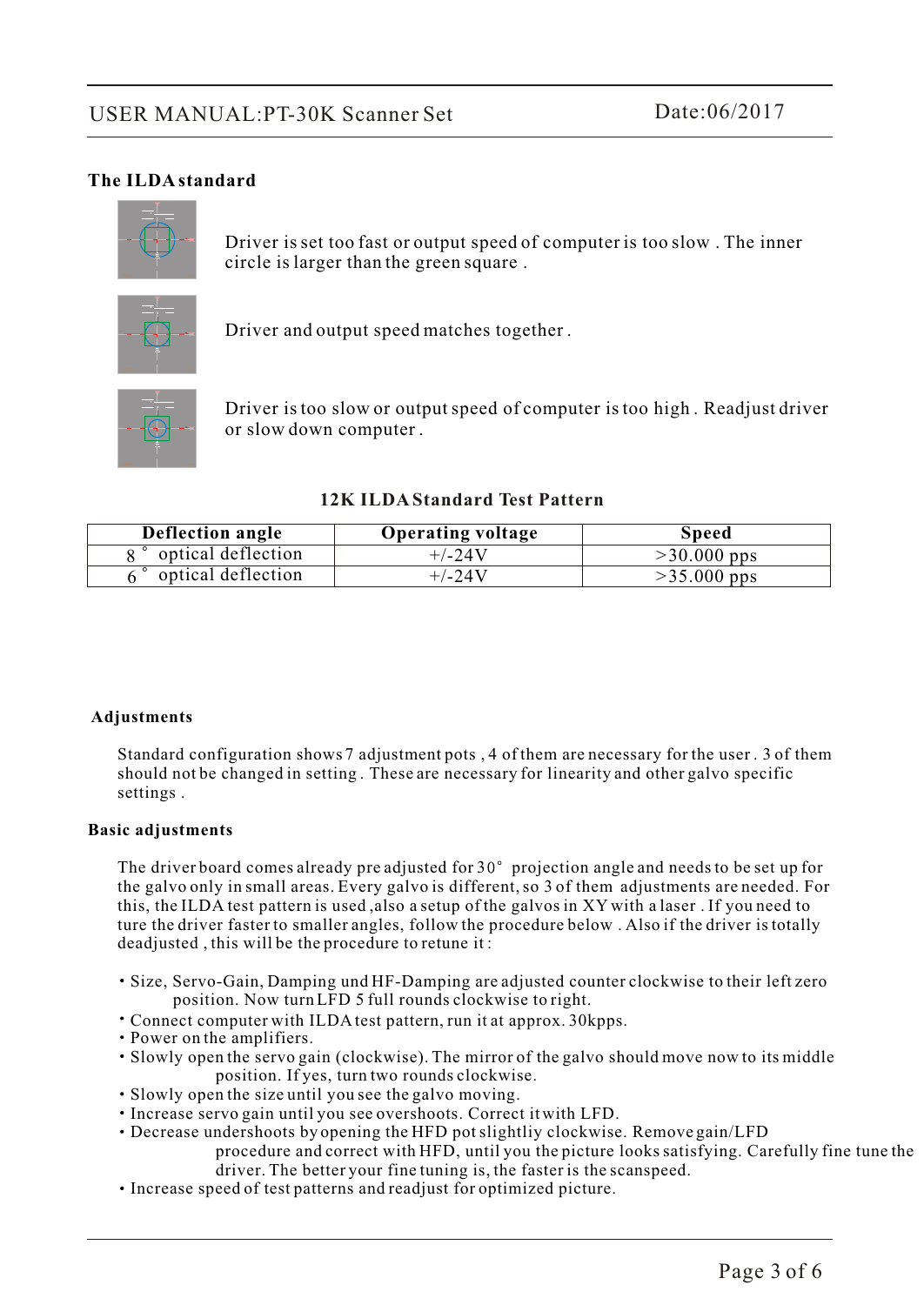#### **In / Outputs**

 On each pin connector, all necessary in and outputs are available. Here is the power supply connected, We recommend a ground free operation berween computer and drivers.

#### **Important hints**

- Do not remove the driver board from its mounting bracket. This additional metal plate is needed for groundand inereases stability of the driver. The bracket is isolated from ground.
- Do not use cheap and unshielded cable. We recommend to use the phenixtechnology only with phenixtechnology cables.These cables are tested and designed for this driver. We do not offer any warranty, if other cables are used.
- If the galvos gets very hot (above  $45^{\circ}$ C/115° F), switch off the system and check for errors of problems.Use approbriate heatsink for the galvos. Do NOT run them without heatsink!!
- If the fuses blow continously, do not replace them with a higher valus. Check for possible errors.
- The maximum current per phase should be in average below 700mA. If it is higher, there can be a problem,which can result in overheating the galvos.

#### **Connecting the dual channel driver**

 Each channel of the driver must be connected to the power supply and to the signal source. Both 4pin connectors show equal pinning. Connect both channels +24VDC to the positive 24VDC coming from the power supply, also the -24VDC to the negative source from the power supply. Use only one ground pin of each connector to connect to the GND of power supply.

#### **PIN Layout Switch Power Supply**

Input 85-260 VAC, Imax 1.5A

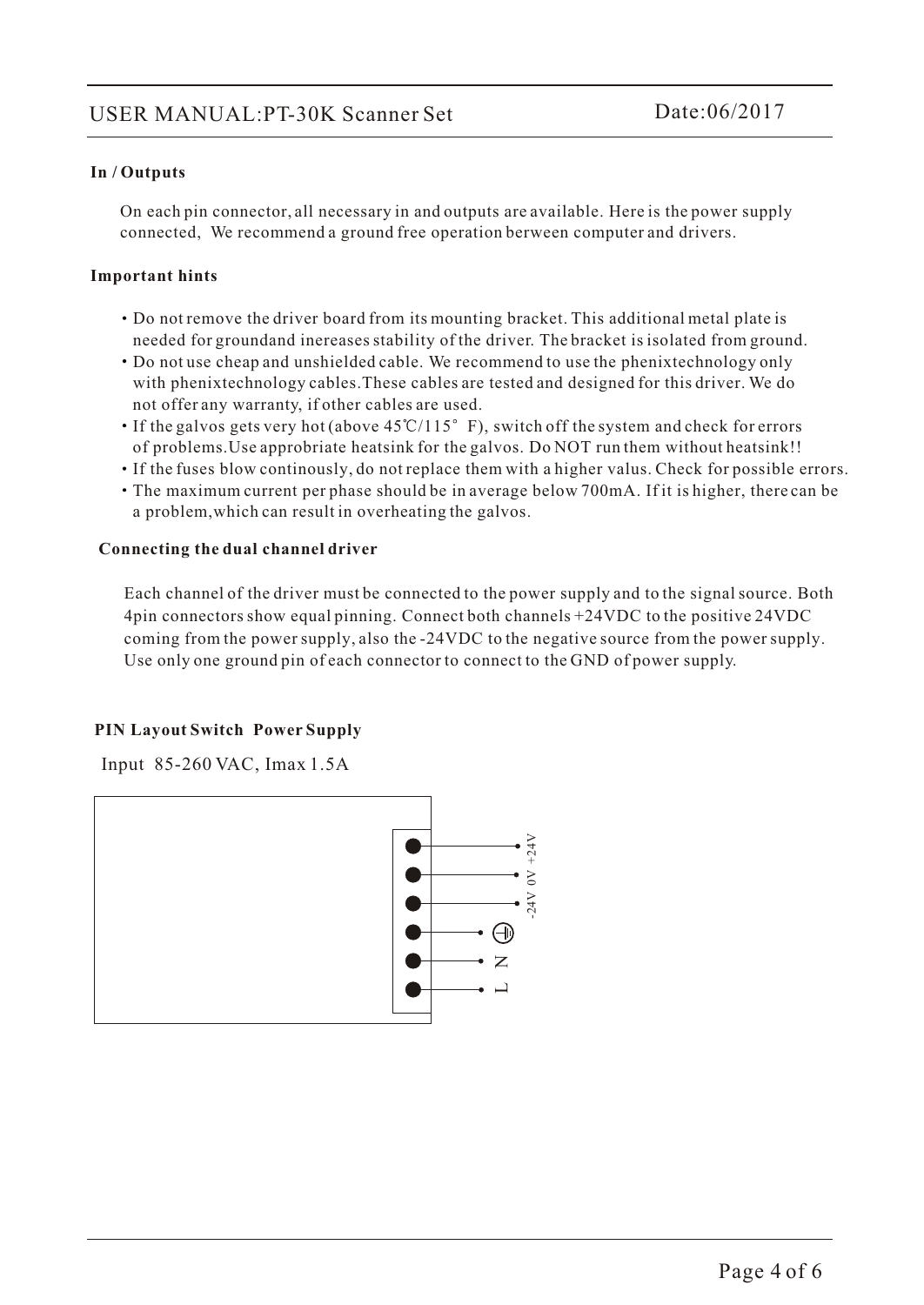## USER MANUAL:PT-30K Scanner Set Date:06/2017



#### **Legend:**

 Offset: Electrical offset of the driver, not the galvo! Is adjusted in factory. HFD: HighFrequency Damping. Corrects undershoots LFD: LowFrequency Damping Corrects overshoots. Servo: Servo-Gain. Power of the feedback signal for the internal PID controller. Size: Increases or decreases input sensitivity of the complete driver. Does not change driver settings. Position Scale:factory Setting. Lineartity:factory Setting.